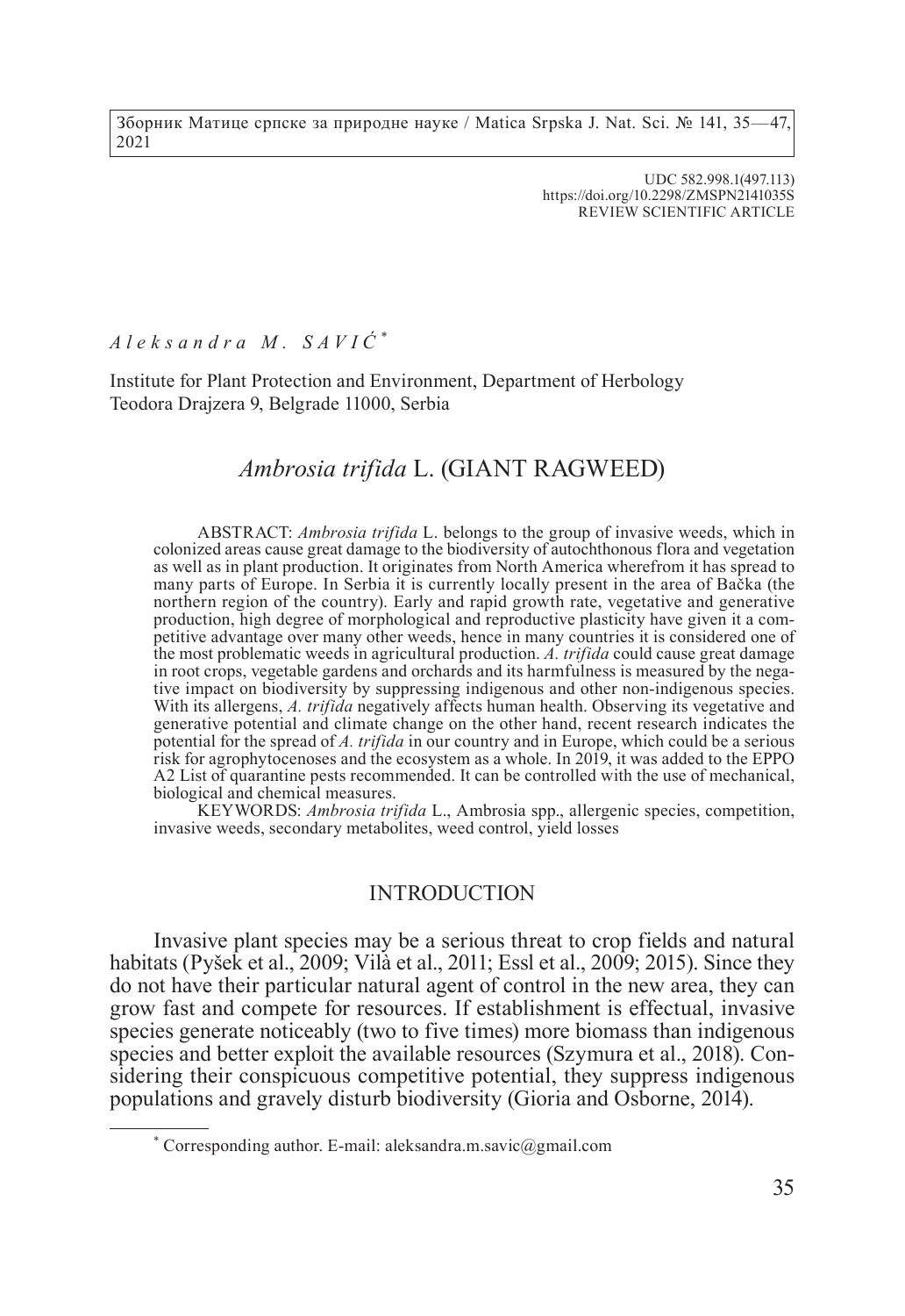The species of genus Ambrosia (family Asteraceae) are widespread and heavily deleterious invasive plants. The genus has around 40 species, originating mostly from North America and they have been introduced into new countries in the 19th century (Makra et al., 2005; Gerber et al., 2011; Smith et al., 2013). In North America and Europe, it started causing grave trouble in the past decades, contributing to an evident increase in respiratory allergic reactions (D'Amato and Spieksma, 1992; D'Amato, 2007). Pronounced adaptability to new conditions makes them able of surviving and generating colony of an invasive species. Beside *Ambrosia artemisiifolia* L., which is the most damaging species of this genus (Kazinczki et al., 2008), *Ambrosia trifida* L. also causes considerable damage in agricultural production (Weaver, 2001; Harrison et al., 2001). It has been present in numerous countries in Europe (Follak et al., 2013, www.cabi.org), and its harmfulness in crop has been remarked in Serbia (Malidža and Vrbničanin, 2006). In recent years, *A. trifida* has been a species that has attracted the attention of many researchers (Harrison et al., 2001; Follak et al., 2013; Page and Nurse, 2015; Savić et al., 2019a, b; 2020a, b; 2021).

## TAXONOMIC HIERARCHY

Domain: Eukaryota Kingdom: Plantae Phylum: Spermatophyta Subphylum: Angiospermae Class: Dicotyledonae Order: Asterales Family: Asteraceae Genus: Ambrosia Species: *Ambrosia trifida* Sub-species: *Ambrosia trifida* var. *texana* and *Ambrosia trifida* var. *trifida* EPPO code: AMBTR

### **DISTRIBUTION**

*Ambrosia trifida* originates from North America and it is distributed from Western to Central Europe. Currently, it inhabits all continents except Africa and Oceania. It is assumed that it was introduced by imports of commercial grain and oilseed and during World War II, when military movements were also vectors of introduction for this species in Europe (Lawalree, 1947; Follak et al., 2013; Ardenghi and Polani, 2016). At this time, it is present in many parts of Europe (Slovak, Serbia, Germany, Switzerland, Italy, Slovenia, Bulgaria, Austria, Romania, Czech Republic, etc.). Furthermore, this species it has been introduced in Asia, Japan, China, Mongolia and South Korea, Georgia, Israel, etc.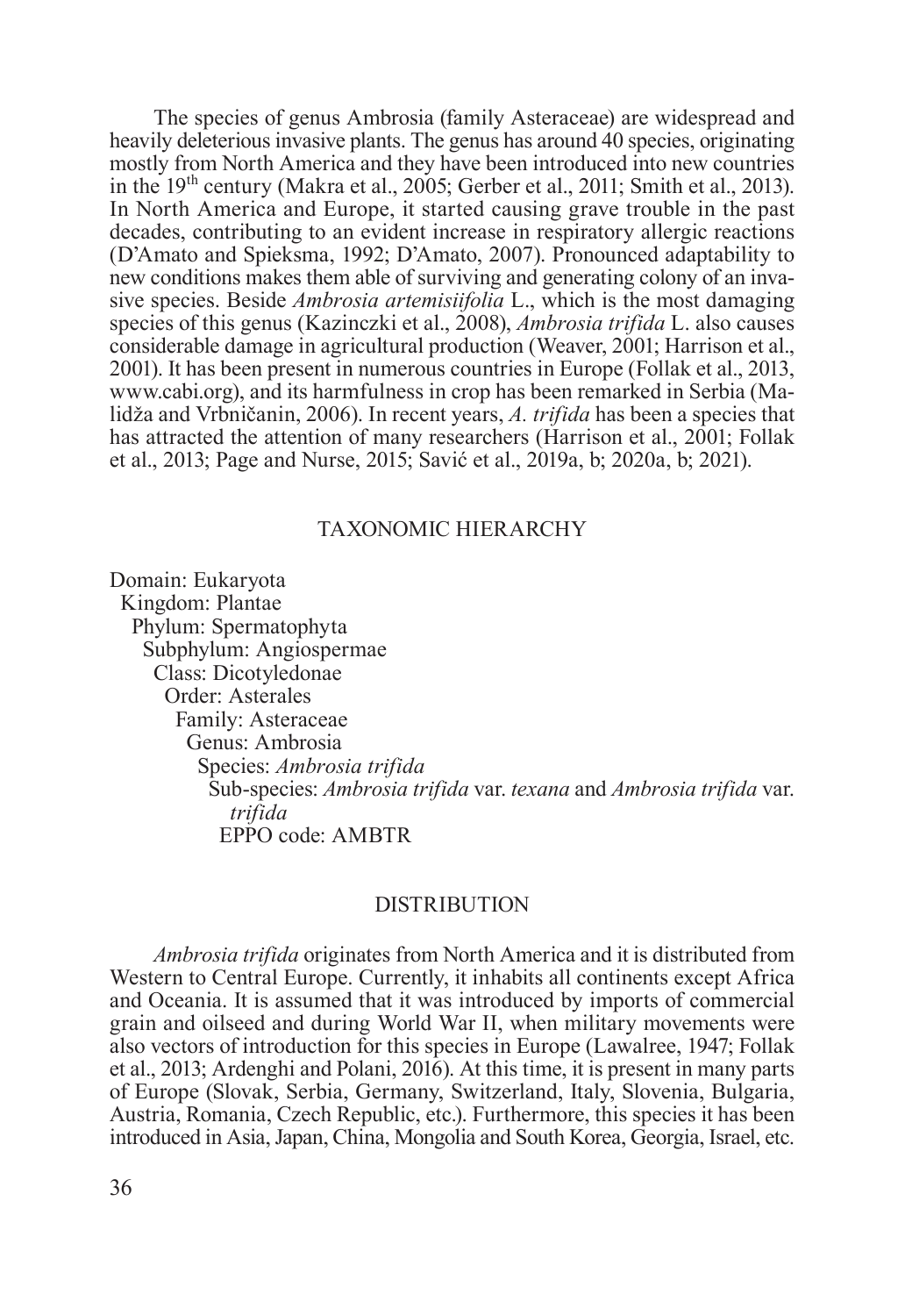(Follak et al., 2013; www.cabi.org). In 2019, *A. trifida* was added to the EPPO A2 List of quarantine pests.

Follak et al. (2013) researched the rate of spread of *A. trifida* in Central and Eastern Europe. The number of reports peaked in the periods 1951–1990 and thereafter reduced suddenly. For a relatively long time, the percentage of established populations was rare. It is supposed that the decrease in the spread rate was impacted by the fact that *A. trifida* mostly inhabits ruderal habitats and thus its distribution is less intense than invasive species present in rural and urban areas (Follak et al., 2013; Chauvel et al., 2015). Seeds are rich in fat and protein and Harrison et al. (2003) found that predators (moths, mice and birds) feed on seeds of *A. trifida* and in that way they reduce the number and limit its spread to some extent. In addition, it is determined that seeds of *A. trifida* are a food for species from the order *Diptera*, *Lepidoptera* and *Coleoptera* (Harrison et al., 2001). The percentage of identified populations did not change for a relatively long period. However, it is recently reported that the population of *A. trifida* is permanently increasing and this fact could be connected to climate changes which are affecting almost all European countries (Johnson et al., 2005; Follak et al., 2013; Mora et al., 2018). Since it is well adjusted to warm habitats with more light and nutrient-rich soils (Dinelli et al., 2013), it is assumed that climate change has affected its re-spread.

On the Balkan Peninsula, it was first found in the 1980s in Banat (Serbia) (Koljadžinski and Šajinović, 1982). A few years later, it was recorded in Slovenia (Vasić, 1990). After that, Malidža and Vrbničanin (2006) recorded a large population of *A. trifida* in Central Bačka (Despotovo, Kucura, Savino Selo and Ravno Selo). Thereafter, reports on its incidence in the crop fields have arisen in Serbia, specifically in Pannonia Plain region (along the roads in villages, between settlements, and on field edges, as well as in sunflower, maize, soybean, and sugar beet crops) (Malidža and Vrbničanin, 2006; Vrbničanin et al., 2012; 2015).

#### BIOLOGY AND ECOLOGY

*Ambrosia trifida* is a broadleaf annual plant (therophyte, T4) which is only propagated from seeds. Drier, warm habitats, with more light, and the nutrientrich soils suit this species (Vrbničanin et al., 2015). Taking into account different growth conditions, it can display substantial plasticity in height, degree of branching, number and size of leaves, amount of reproduction (Abul-Fatih and Bazzaz, 1980). It forms an upright, strong and branched stem, covered in short, white hairs in its upper part, while in the lower part the stem is bare. Root is very strong, with a dense system of lateral roots. *A. trifida* is also characterized by leaf variability, where individuals often form a leaf plate with three to five lobes, or without lobes, and sometimes the lobes absence is a result of varied environmental conditions during the plants development. *A. trifida* is a diploid species ( $2n = 24$ ; Payne, 1964). In nature, there has been observed the formation of hybrid forms between *A. artemisiifolia* and *A. trifida* (a new taxon,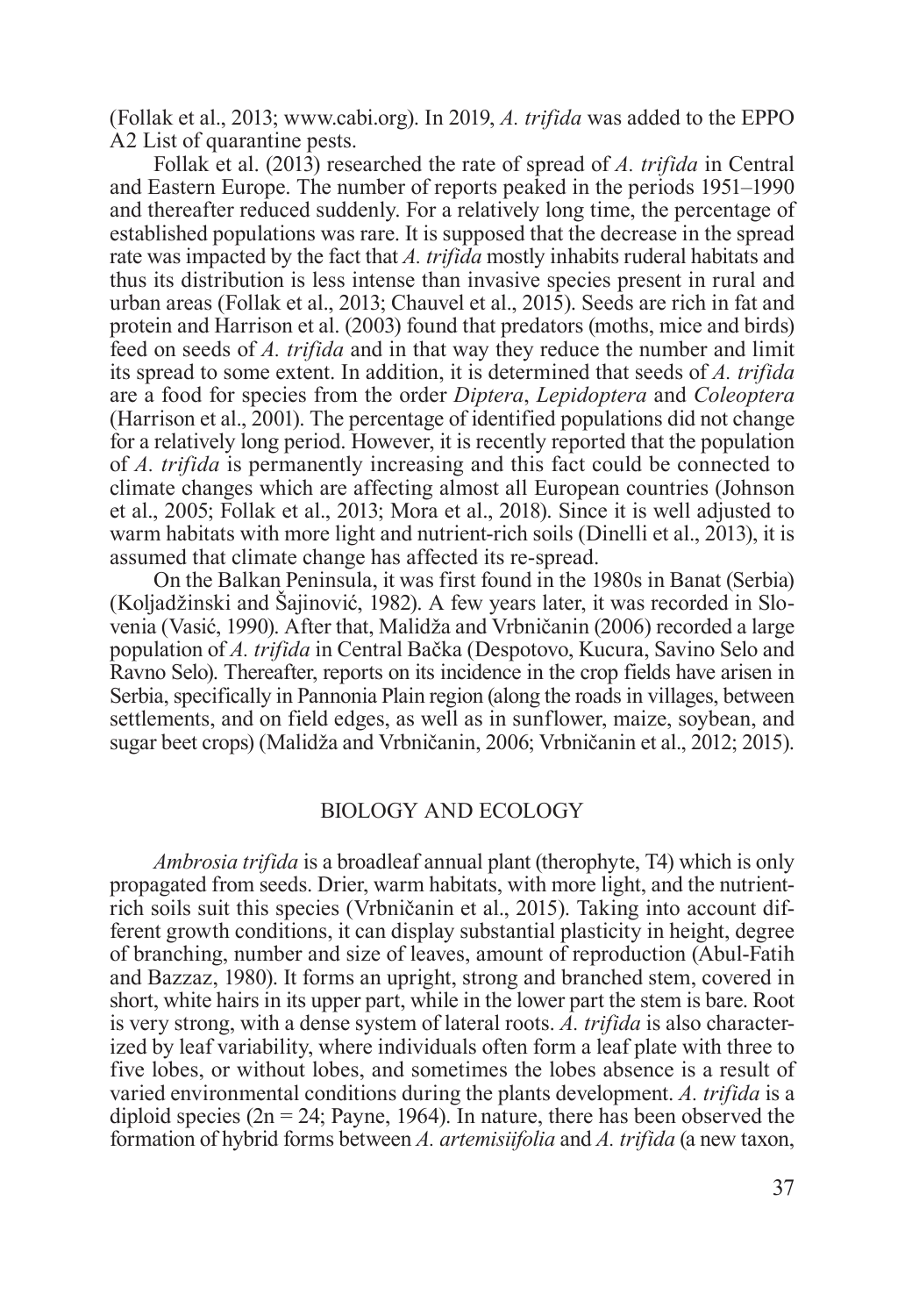*A*. x *helenae*) which affects the creation of morphological and genetic diversity (Wagner, 1958; Vincent et al., 1988; Strother, 2006).

The final plant height may reach 6 m. Their leaves (20–30 cm in length) are mainly placed in the terminal part of the plant and depending on their size and position; the available light is notably reduced to the other species (Basset and Crompton, 1982). This species has high photosynthetic (C3 photosynthesis system) and net assimilation rates (Abul-Fatih and Bazzaz, 1979). It is a monoecious plant which flowers and produces seeds from July to September. An allometric fruit distribution is typical for this species (Harrison et al., 2001). The flowers are unisexual, with males flowers producing pollen and females flowers producing seeds. Anthers in male flowers form clusters, located on the terminal part of the plant and contain 10–15 flowers grouped in inflorescences up to 30 cm long (Bassett and Crompton, 1982). Female heads are 6–10 mm in size and are located in the axils of the upper leaves. The pistils are located in groups at the leaf base below the anthers. One plant can produce about 10 million pollen grains a day. Pollen grains (tricolpate, three-celled pollen) (16–27 μm in diameter) are spherical with spines and spinules (Basset and Terasmae, 1962; Curtis and Lersten 1995; Liu et al., 2012). The pollen grain is round with spikes and contains about 50 proteins (antigens) that act as allergens. During the day, the concentration of pollen is highest from five to ten o'clock in the morning. Pollen stays in the air for more than 100 days, with the highest concentrations in August and September (Johnson et al., 2007). Pollination in this species is anemophilous and is more successful between than within individual plants (Bassett and Crompton, 1982). The fruit is achenia (seed) and characterized by 6–8 blunt teeth at the top, without papules, grey-green to light dark in colour. The achenes are 6–11 mm wide and 7–14 mm long (Bassett and Crompton, 1982). *A. trifida* produces up to 5,000 seeds/plant (Abul-Fath and Bazzas, 1979). Seeds of this species can germinate at a depth of 0.5 cm, but active soil seed bank is typically up to 5 cm of soil depth, however, large seed size makes it able to germinate from deep soil of 16 cm (Abul-Fath and Bazzas, 1979). Depending on the depth of seed burial, it can establish a seed bank of soil for up to 21 years (Toole and Brown, 1946; Stoller and Wack, 1974; Harrison et al., 2007).

Seeds are polymorphic (of different dimensions and colours). Larger seeds have a higher ability to germinate. The seeds fall from the plant in the period of full physical maturity (autumn). The incorporation of seeds into the soil takes place with the help of precipitation, the activity of earthworms and other predators or during tillage (Harrison et al., 2003). In addition, the germination rate of this species could also be affected by other weed species which, if their competitive characteristics enable it, hinder germination, growth and development (Savić, 2019a, b; 2020a, b; Savić et al, 2021). However, *A. trifida* germinates in early spring, so it has a potentially much better chance than other species to occupy a given area and achieve its vegetative and generative production (Savić, 2020b). *A. trifida* germinates and emerges from early spring (March/April). It germinates at wide range of temperatures (from 4 to 41 $^{\circ}$ C), with an optimum between 10 and 24 °C. It is preferable if soil moisture conditions are suitable (17% to 55% soil moisture, with an optimum at 20% to 30%)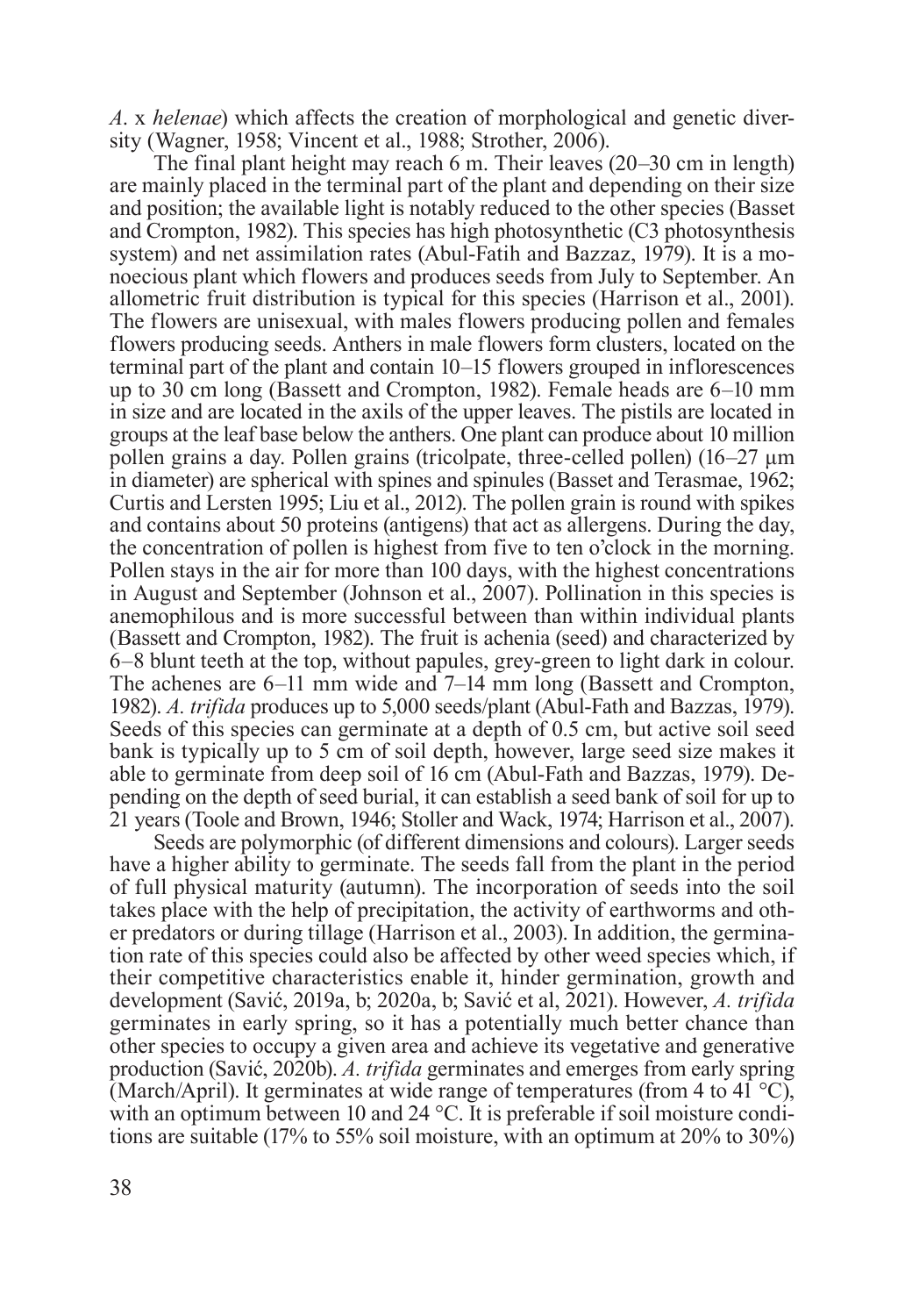(Ballard et al., 1996). Opposite that, Schutte et al. (2008) found that emergence occurs during relatively dry periods. Additionally, Cui et al. (2007) showed that *A. trifida* is a good accumulator of heavy metals (Pb, Zn, Cu, Cd) at the root level and it can grow successfully in the soil where the concentration of metals is quite high.

#### COMPETITIVE ABILITY

Many scientists have paid special attention to studying the competitive abilities of *A. trifida* (Abul-Fatih and Bazzaz, 1979; Webster, 1994; Williams and Masiunas, 2006). It is a highly competitive species that can dominate the annual plant community due to a rather early germination and emergence and high rates of growth (Webster, 1994; Malidža and Vrbničanin, 2006; Follak et al., 2013; Harrison et al. 2001; Page and Nurse, 2015). As a strong competitor, it efficiently draws water and nutrients from the soil and thus reduces the natural resources needed for the growth and development of other plants, which can lead to significant losses in crop yields. When it occurs on agricultural land, it quickly conquers space and thus hinders the growth and development of crops, especially wheat, corn, soybeans, sunflowers, beans and other crops (Weaver, 2001; Williams and Masiunas, 2006; Vrbničanin et al., 2012). *A. trifida* is more competitive and causes greater yield losses in soybeans than in maize. Some authors have reported yield losses of 13% in maize and 50% in soybean with as few as one plant of  $\tilde{A}$ . trifida/m<sup>2</sup> (Baysinger and Sims, 1991; Harrison et al., 2001). Additionally, Harrison et al. (2001) found yield loss in maize of 60% with 14 plants of  $\vec{A}$ . trifida/10 m<sup>2</sup>. According to these results, Harrison et al. (2001) predicted yield losses of maize as high as 90% if *A. trifida* density was 14 plants/m<sup>2</sup> . Similar study determines that 1.7 *A. trifida* plant/10  $\text{m}^2$  reduces yield of maize by 18% (Webster et al., 1994). If we compare the influence of two different species of ragweed on maize yield, one plant/ $m<sup>2</sup>$ of *A. artemisiifolia* and *A. trifida* reduced maize yield by 6% and 14% (Weaver, 2001; Harrison et al., 2001). Unlike *A. artemisiifolia*, *A. trifida* reduced twice the maize yield, so compared to *A. artemisiifolia* it can be characterized as more harmful to crops (Weaver, 2001; Harrison et al., 2001). According to Vrbničanin et al. (2012) 2 plants of *A. trifida*/m<sup>2</sup> reduced dry mass of sunflower by 25.3%. Webster et al. (1994) found that one plant of A. trifida/m<sup>2</sup>, can reduce soybean yield by 77%, unlike other species at the same conditions (*Abutilon theophrasti*, *Amarantus retroflexus*, *A. artemisiifolia*, *Chenopodium album* and *Datura stramonium*) that reduce the yield soybeans by 9, 18, 12, 14 and 15%, respectively (Rathmann and Miller, 1981; Kirkpatrick et al., 1983; Weaver, 2001; Bensch et al., 2003). According to other authors, only a few plants of *A. trífida*/m<sup>2</sup> reduced soybean yield by 70%, while by the similar density *Xanthium strumarium* and *A. artemisiifolia* can reduce soybean yield by 30% and 15% (Coble et al., 1981; Bloomberg et al.,1982). *A. trifida* has relative strong interspecific competitive ability (Montagnani et al., 2017). Liebman and Nichols (2020) modelled *A. trifida* population dynamics in different crop rotation, where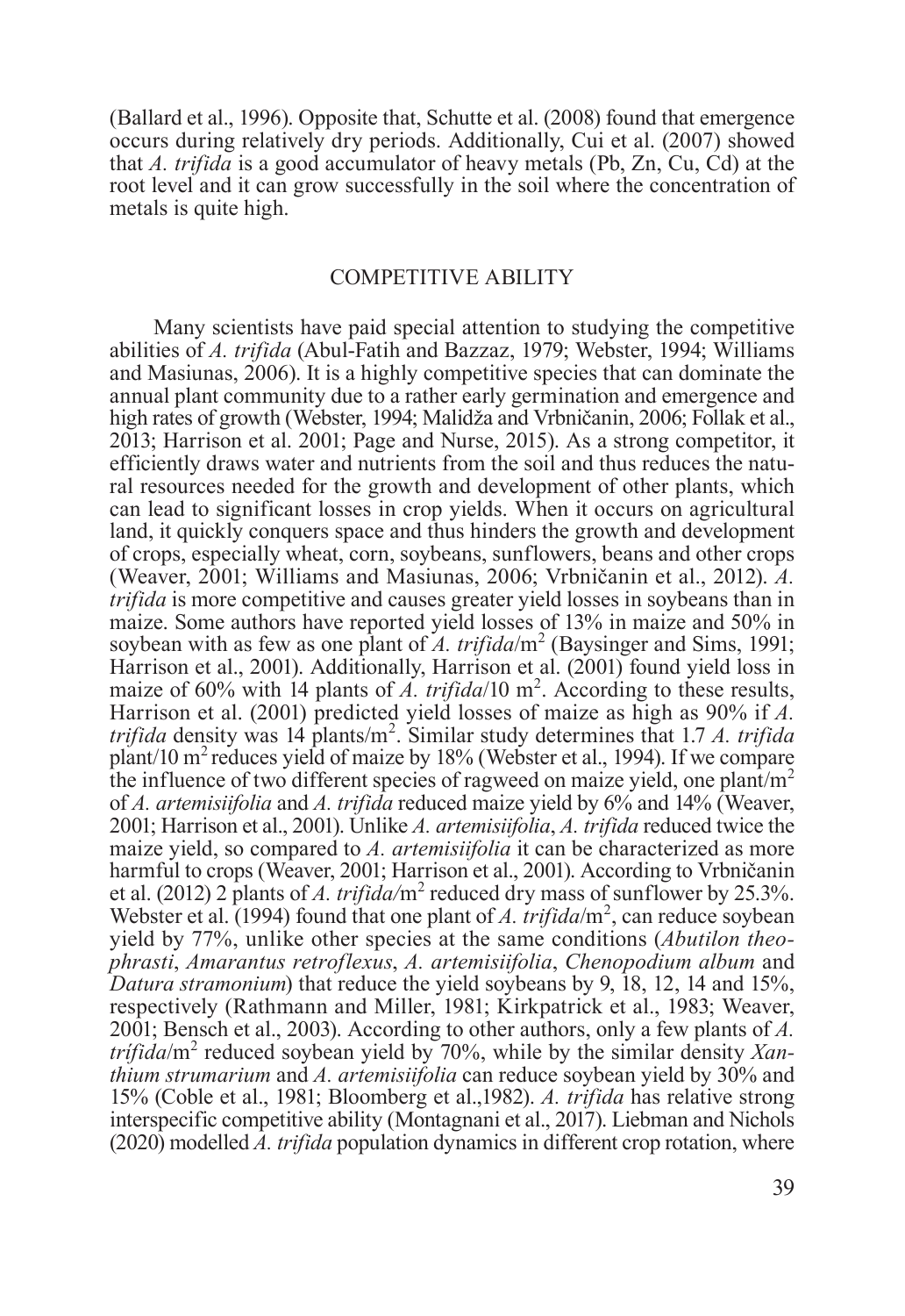rotations of crops (two-year corn-soybean; corn-soybean-rye-alfalfa system) have a higher probability of controlling *A. trifida* populations.

Although it can cause grave damages to the crops, it can also negatively affect biodiversity by suppressing other species (Abul-fatih and Bazzaz, 1979; Follak et al., 2013). There are not much data on studying the competition of weeds. However, some literature sources cite the results of inter/intraspecies competition between *A. trifida* and other weeds species. Savić et al. (2019a; 2020a, b; 2021) revealed that the different ratio of *A. trifida* and *A. artemisiifolia*/m2 was reflected in all vegetative parameters. With an increase in the number of *A. trifida*/m<sup>2</sup> in different treatments (20/80%, 40/60%, 60/40%, 80/20%, 100/0% *A. trifida/A. artemisiifolia* /m<sup>2</sup>) where the total numbers were 10 and 100 plant/m<sup>2</sup>, values of vegetative parameters (height, plant width, number of leaves and dry mass) of *A. trifida* decreased. Its highest dry weight was recorded in treatments with its lowest abundance *A. trifida* (20%/m<sup>2</sup> ) compared to *A. artemisiifolia*  $(80\%/m^2)$ , while its lowest dry weight was recorded in monoculture treatment of *A. triftda* (100%/m<sup>2</sup>), which indicates a more pronounced intraspecific competition. Taking into account the vegetative production of *A. trifida*, especially at a lower number of plants/m<sup>2</sup> compared to *A. artemisiifolia*, its competitive strength is more pronounced. Moreover, the large vegetative production of *A. trifida* enabled greater dominance in relation to other weed species *Chenopodium album*, *Polygonum aviculare*, *Setaria viridis*, *Bilderdykia convolvulus*, *Echinochloa crus-galli*, *Sorghum halepense* (Savić, 2020; Savić et al., 2021). Savić et al. (2021) found that due to more pronounced intraspecific competition, with a high population *A. trifida* suppressing itself, harmful effects on other species and ecosystem occurs only with a smaller number of plants per unit area (up to 40, maximum 50 plants/m<sup>2</sup>). At high numbers, intraspecific competition occurs; the number of *A. triftda*/ $m^2$  decreases, and this favours the growth and development of other plant species.

## IMPACT OF SECONDARY METABOLITES OF *A. trifida* ON OTHER ORGANISMS

Many weed species have been characterized as highly recognizable for their secondary metabolites that influence the germination of other plants in nature (Todaria et al., 2005). In species of the genus Ambrosia, allelopathic influence on neighbouring plants has been confirmed. Several studies have shown that these species can synthesize various secondary metabolites including flavonoids, sesquiterpenes, lactones, phenolic acids, ambrosine, isabelin, psilostachine, and others. These compounds have been found to have a broad spectrum of biological activity, primarily inhibiting or stimulating the growth of other species (Beres et al., 2002; Wang et al., 2005; Kong et al., 2010).

The allelopathic effects of *A. trifida* on other plants are also well documented. Root exudates, leaf leachate, and decaying leaves produce allochemical compounds that inhibit germination and growth of other species, both in natural and agricultural environments (Kong et al., 2007). Secondary metabolites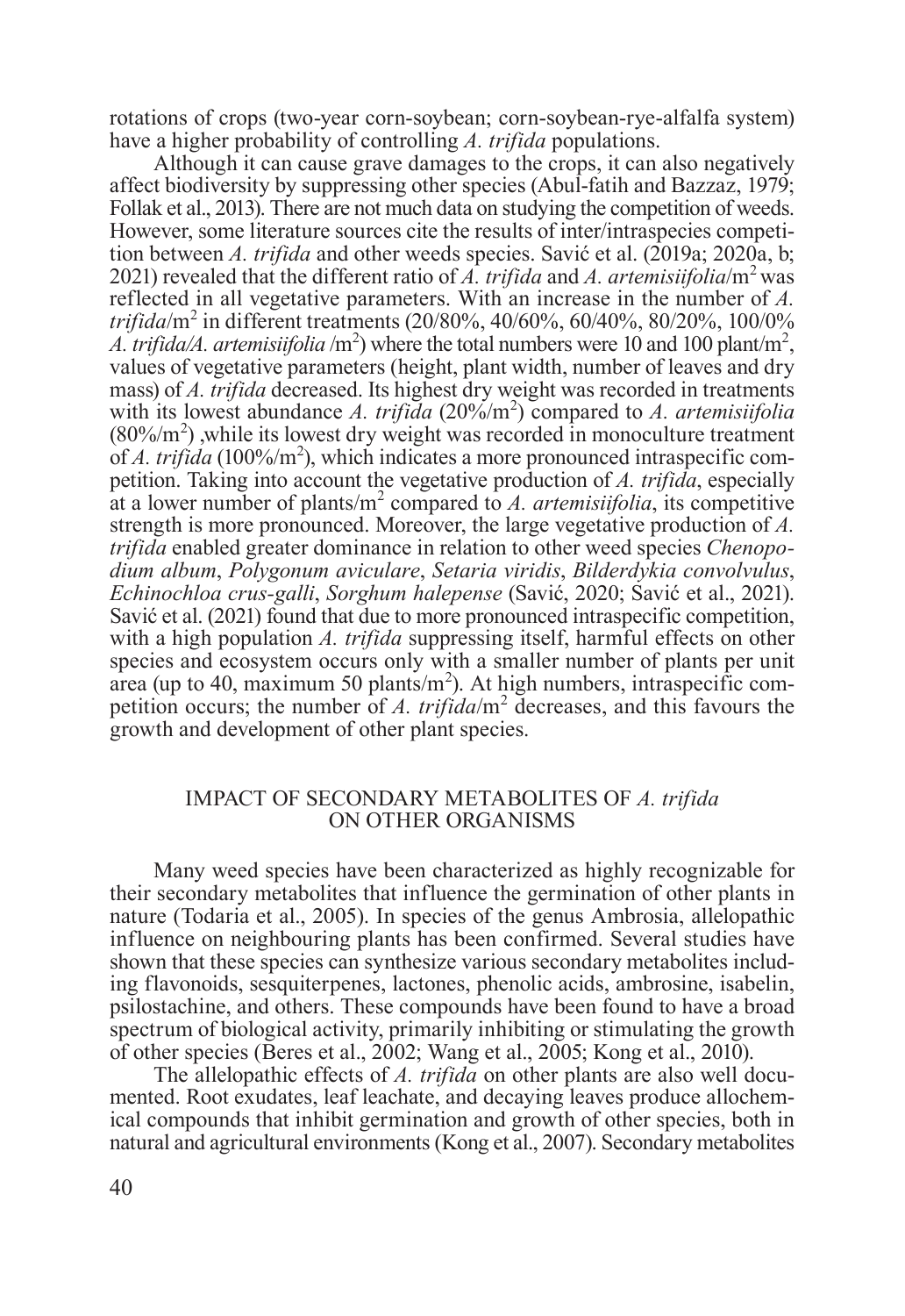(carotenesquiterpenes, thiarubrins and thioephenes, etc.) isolated from this species show biological activities on microorganisms and nematodes and some of them inhibit the growth of other plants (Wang et al., 2006; Kong et al., 2007). Sarić-Krsmanović et al. (2020) determined components of an essential oil produced from leaves of *A. trifida* (monoterpene hydrocarbons 25%; oxygenated monoterpenes 35%; sesquiterpene hydrocarbons 22%; oxygenated sesquiterpenes 13%; phenylpropanoids 0.8%). According to these authors, an increase in essential oil concentration leads to decrease in seed germination of watermelon, lettuce, tomato and cucumber. Wang et al. (2005) revealed that the volatile oil of *A. trifida* significantly inhibited the seed germination and seedling growth of maize and wheat. Kong et al. (2007) confirmed that the high invasiveness of *A. trifida* resulted in side effects on wheat growth and yield. *A. trifida* produces sesquiterpenes of the carotene type (1  $\alpha$ -angelo-yloxycarotol and  $1 \alpha$ -2-methyl-butyro-yloxy-carotol) and their low concentrations  $(20 \,\text{mg}^{-1})$  can inhibit wheat growth by more than  $10\%$  (Williams and Masiunas, 2006; Kong et al., 2007). Wang et al. (2006) confirmed the main essential oil components of *A. trifida* (bornyl acetate, borneol, caryophyllene oxide, α-pinene, germacrene D, β-caryophyllene, trans-carveol β-myrcene, camphor, limonene) and determined strong bactericidal and fungicidal activity against *Staphylococcus aureus*, *Candida albicans*, *Klebsiella pneumoniae*, while *Bacillus subtilis*, *Pseudomonas aeruginosa* and *Asperigillus niger* were less sensitive. In addition, *A. trifida* was recorded as a host of the *Xylella fastidiosa* (Black et al., 2004), aster yellows, tobacco mosaic, tobacco ring spot and tobacco streak viruses (Royer and Dickinson, 1999).

Interestingly, the presence of *A. trifida* may contribute to a lower number of parasitic nematodes. The study revealed a tendency that the number of nematodes in the soybean rhizosphere with the presence of *A. trifida* was lower than without *A. trifida*. Populations of several parasitic nematodes in soybean rhizospheres were suppressed by the presence of *A. trifida* and in particular, the number of *Aphelenchoides*, *Filenchus* and *Tylenchus* nematodes was significantly reduced. Additional experiments showed that the root of *A. trifida* secreted allelochemicals, such as acetylenes and their sulfur derivatives, which show high biological activity against parasitic nematodes in neighbouring soybean rhizospheres (Wang et al., 1998).

Contrary to the negative influence of this species on the ecosystem, Ahmad et al. (2013) state the positive characteristics of this species and possibilities converting of *A. trifida* biomass to biochar and its use as an adsorbent for the depuration of trichloroethylene contaminated water. Furthermore, Yakkala et al. (2013) confirmed that biochar derived from vegetative tissues of this species can be used to remove heavy metal ions from aqueous solutions.

### PREVENTION AND CONTROL OF *A. trifida*

As one of the plants with strong allergenic properties, which grow in our climate, it must be systematically controlled in order to protect and improve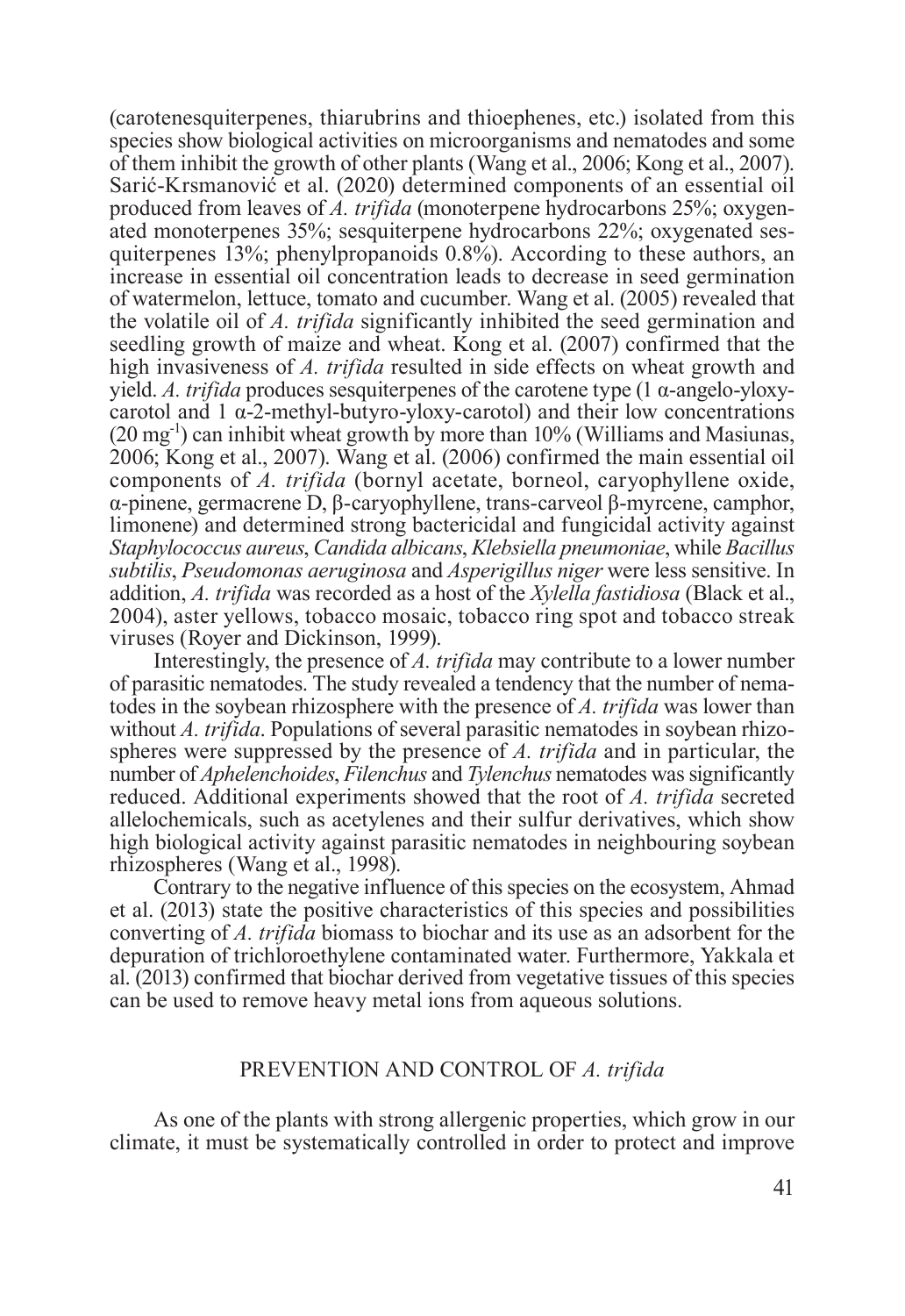human health and the environment, which includes the application of various measures: preventive, agrotechnical, mechanical, chemical and administrative measures. In order to control the spread of *A. trifida,* it is necessary to carry out its constant destruction. The main goal of the control programme of *A. trifida* should be based on the attempt to reduce seed dispersal and the formation of new populations in new habitats, as well as to reduce their numbers below the harmfulness threshold. The choice of measures depends on the crop in which this species is located, the method of cultivation as well as the presence of other weed species. The application of integral control measures of *A. trifida*, as in the case of other weeds, implies the application of all measures (crop rotation, tillage, planting of quality planting material, crop care, proper fertilization, application of biological control measures and herbicide application). Mowing will effectively reduce generative production. Morover, control of *A. trifida* using electrical discharges proved to be good to excellent (Rasmusson et al., 1980). In general, in the conditions of intensive agricultural production, agrotechnical measures and herbicides are mostly used. There is a little research on the control of newer weed species such as *A. trifida*.

Many publications have reported results of potential biocontrol agents of *A. trifida* (insects, fungi, bacteria). They have been identified as biological agents for suppressing ambrosia species: *Stobaera concinna*, *Trigonorhinus tomentosus*, *Tarachidia condefacta*, *Euaresta bella* and *E. festiva* (Sheppard et al., 2006), *Zygogramma suturalis*, *Epiblema strenuana* (Zhou et al., 2014). Additionally, some microorganisams can be used for biocontrol of *A. trifida*. For example, *Puccinia xanthii* forma *specialis ambrosid-trifidae* (Batra, 1981) and the bacterial pathogen *Pseudomonas syringae* pv*. tagetis* are the causal agents of a disease characterized by apical chlorosis on several members of Asteraceae. In many countries, introductions of biological control agents have been made against Ambrosia spp. in China, Australia, Russia, Georgia (Julien and Griffiths, 1998). The most of biocontrol agents are specific only to the genus of ragweed, and no doubt some of the successfully introduced agents also attacked *A. trifida* if it was present.

Registered active substances that can be used to control of *A. trifida* are: 2, 4-D, bentazone, glyphosate, chlorimuron, dicamba, diflufenzopyr, glyphosate imazaquin, acifluorfen, imazethapyr, isoxaflutole, mesotrione, prosulfuron, rimsulfuron (Weed Science Society of America, 2003). In addition to growth traits, the species propensity to develop resistance contributes to the successful survival of *A. trifida* populations. As one of the most competitive weeds in row crops, it has evolved resistance to multiple herbicide biochemical sites of action within the plant, necessitating the development of new and integrated methods of weed control. Glyphosate-resistant of *A. trifida* was first reported in 2004 (Stachler, 2008) and as of 2016 has been confirmed in 12 US states (Heap, 2016; Vink et al., 2012). Moreover, populations of this species have been reported to be resistant to (ALS) – inhibitors acetolactate synthase, which raises concerns about future chemical control choices (Patzoldt and Tranel, 2002).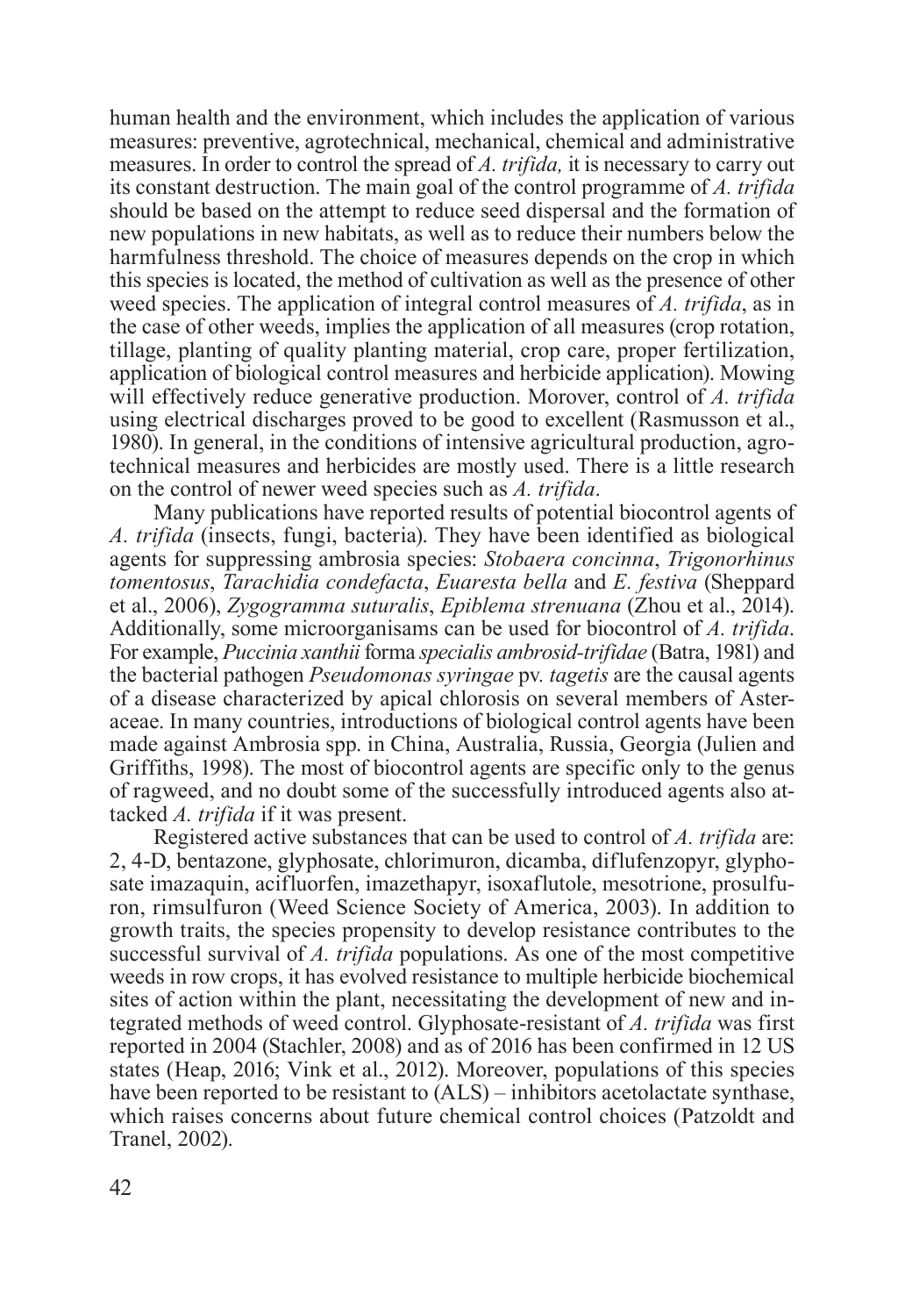## ACKNOWLEDGEMENT

Ministry of Education, Science and Technological Development of the Republic of Serbia for supporting this investigation (Projects No. 451-03-9/ 2021-14/ 200116; III46008) and COST Action CA17122.

#### REFERENCES

- Abul-Fatih HA, Bazzaz FA (1979): The biology of *Ambrosia trifida* L. II. Germination, emergence, growth and survival. *New Phytol*. 83: 817–827.
- Abul-Fatih HA, Bazzaz FA (1980): The biology of *Ambrosia trifida* L. IV. Demography of plant leaves. *New Phytol.* 84: 107–111.
- Ahmad M, Moon DH, Vithanage M, Koutsospyros A, Lee SS, Yang JE (2014): Production and use of biochar from buffalo weed (*Ambrosia trifida* L.) for trichloroethylene removal from water. *J. Chem. Technol. Biotechnol*. 89: 150–157.
- Ardenghi NMG, Polani F (2016): La flora Della provincial di Pavia (Lombardia, Italia settentrionale). *Nat. His. Sci.* 3: 51–79.
- Ballard TO, Foley ME, Bauman TT (1996): Germination, Viability, and Protein Changes during Cold Stratification of Giant Ragweed (*Ambrosia trifida* L.) seed. *J. Plant Physiol.* 149: 229–232.
- Bassett IJ, Crompton CW (1982): The Biology of Canadian weeds: 55.: *Ambrosia trifida* L. *Can. J. Plant Sci.* 62: 1003–1010.
- Bassett IJ, Terasmae J (1962): Ragweeds, Ambrosia species, in Canada and their history in postglacial time. *Can. J. Bot*. 40: 141–150.
- Batra SWT (1981): Puccinia xanthii forma specialis ambrosia-trifidae. *Mycopathologia* 73: 61–64.
- Baysinger JA, Sims BD (1991): Giant ragweed (*Ambrosia trifida*) interference in soybeans (*Glycine max*). *Weed Sci.* 39: 358–362.
- Bensch CN, Horak MJ, Peterson D (2003): Interference of redroot pigweed (*Amaranthus retroflexus*), *Palmer amaranth* (*A. palmeri*), and common waterhemp (*A. rudis*) in soybean. *Weed Sci.* 51: 37–43.
- Béres I, Kazinczi G, Narwal SS (2002): Allelopathic plants. Common ragweed (*Ambrosia elatior* L. Syn *A. artemisiifolia*). *Allelopathy J.* 9: 27–34.
- Black MC, Sánchez MA, Davis JL (2004): Supplemental plant hosts for *Xylella fastidiosa* near four Texas hill country vineyards. *Texas Pierce's Disease*. 25: 167–170.
- Bloomberg JR, Kirkpatrick BL, Wax LM (1982): Competition of common cocklebur with soybean. *Weed Sci*. 30: 507–513.
- Centre for Agriculture and Bioscience International (CABI). Available to: www.cabi.org
- Chauvel BA, Rodriguez C, Moreau Q, Martinez RB, Fried G (2015): Spread of *Ambrosia trifida* L. in France: historical and ecological knowledge for the eradication of the species. *J. Bot.* 71: 25–38.
- Coble HD, Williams FM, Ritter, RL (1981): Common ragweed interference in soybeans. *Weed Sci*. 29: 339–342.
- Cui S, Zhou Q, Chao L (2007): Potential hyperaccumulation of Pb, Zn, Cu and Cd in endurant lants distributed in an old smeltery, Northeast China. *Environ. Geol*. 51: 1043–1048.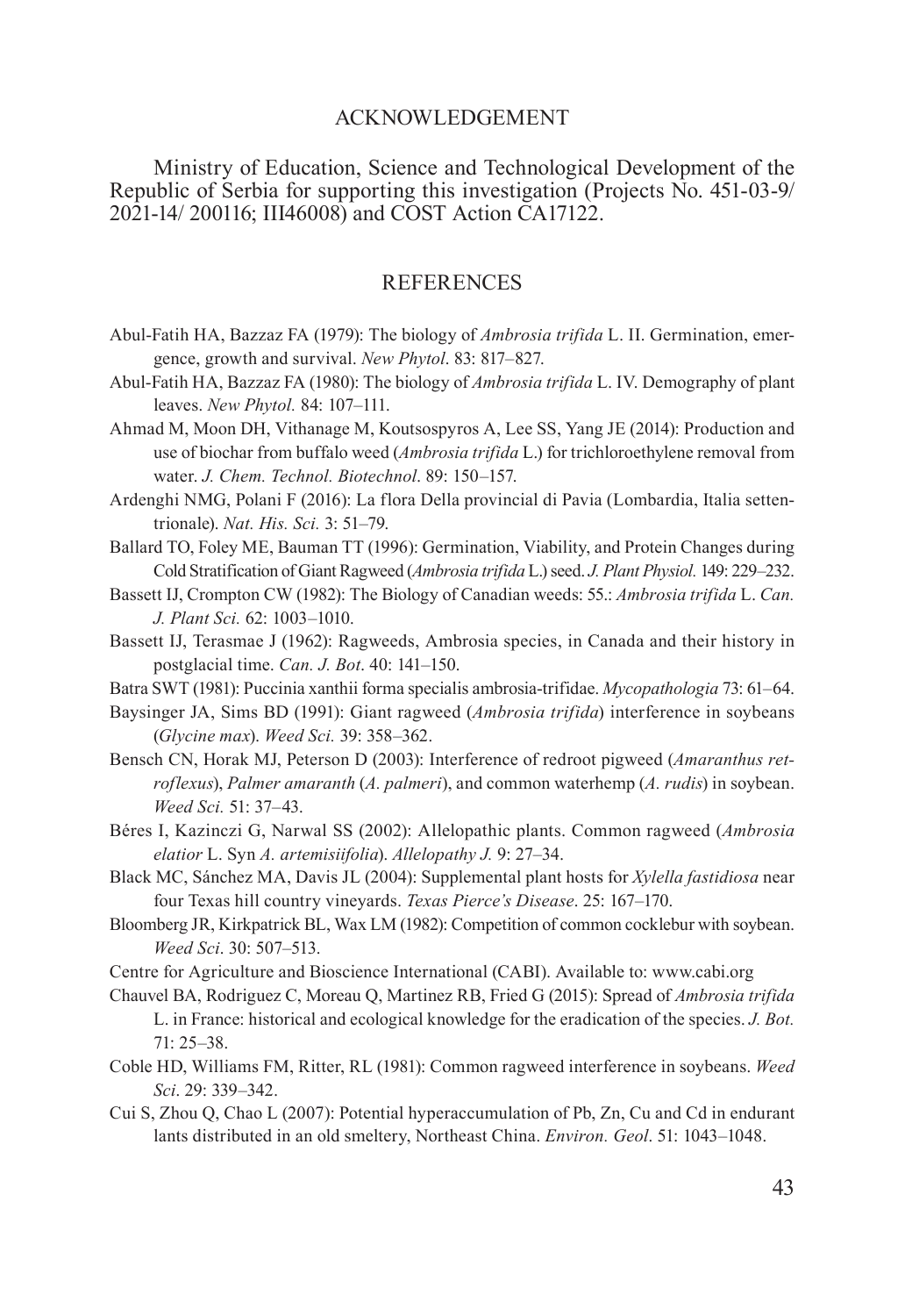Curtis JD, Lersten N (1995): Anatomical aspects of pollen release from staminate flowers of *Ambrosia trifida* (Asteraceae). *Int. J. Plant Sci*. 156: 29–36.

D'Amato G, Spieksma FTM (1992): European allergenic pollen types. *Aerobiologia* 8: 447–450.

- D'Amato G, Cecchi L, Bonini S, Nunes C, Annesi-Maesano I, Behrendt H, Liccardi G, Popov T, Van Cauwenberge P (2007): Allergenic pollen and pollen allergy in Europe. *Allergy* 62: 976–990.
- Dinelli G, Marotti I, Catizone P, Bosi S, Tanveer A, Abbas R, Pavlović D (2013): Germination ecology of *Ambrosia artemisiifolia* L. and *Ambrosia trifida* L. biotypes suspected of glyphosate resistance. *Open Life Sci*. 8: 286–296.
- Essl F, Bir K, Brandes D, Broennimann O, Bullock JM, Chapman SD, Chauvel B, Dullinger S, Fumanal B, Guisan A, Karrer A, Kazinczi G, Kueffer C, Laitung C, Lavoie C, Leitner M, Mang T, Moser D, Muller-Scharer H, Petitpierre B, Richter R, Schaffner U, Smith M, Starfinger U, Vautard R, Vogl G, Von der Lippe M, Follak S (2015): Biological Flora of the British Isles: *Ambrosia artemisiifolia* L. *J. Ecol.* 103: 1069–1098.
- Essl F, Dullinger S, Kleinbauer I (2009): Changes in the spatio-temporal patterns and habitat preferences of *Ambrosia artemisiifolia* during its invasion of Austria. *Preslia*. 81: 119–133.
- Follak S, Dullinger S, Kleinbauer I, Moser D, Essl F (2013): Invasion dynamics of three allergenic invasive *Asteraceae* (*Ambrosia trifida*, *Artemisia annua*, *Iva xanthiifolia*) in central and eastern Europe*. Preslia* 85: 41–61.
- Gerber E, Schaffner U, Gassmann A, Hinz HL, Seier M, Müller-Schärer H (2011): Prospects for biological control of *Ambrosia artemisiifolia* in Europe: learning from the past. *Weed Res.* 51: 559–573.
- Gioria M, Osborne BA (2014): Resource competition in plant invasions: emerging patterns and research needs. *Front. Plant Sci*. 5: 501.
- Harrison SK, Regnier EE, Schmoll JT, Webb JE (2001): Competition and fecundity of giant ragweed in corn. *Weed Sci*. 49: 224–229.
- Harrison SK, Regnier EE, Schmoll JT (2003): Postdispersal predation of giant ragweed (*Ambrosia trifida*) seed in no-tillage corn. *Weed Sci*. 51: 955–964.
- Harrison SK, Regnier EE, Schmoll JT, Harrison JM (2007): Seed size and burial effects on giant ragweed (*Ambrosia trifida*) emergence and seed demise. *Weed Sci*. 55: 16–22.
- Heap I (2016): The international survey of herbicide resistant weeds.
- Johnson B, Loux M, Nordby D, Sprague C, Nice G, Westhoven A, Stachler J (2007): Biology and management of giant ragweed. *The Glyphosate, Weeds, and Crops Series*. West Lafayette 98: 979–984.
- Johnson WG, Gibson K, Weller S (2005): Late season weed escapes in Indiana soybean fields. *WSSA* Abstracts. 45: 57–58.
- Julien MH, Griffiths MW (1998): *Biological Control of Weeds: a World Catalogue of Agents and their Target Weeds*. Fourth Edition. Wallingford, UK: CAB International.
- Kazinczi G, Béres I, Novák R, Bíró K, Pathy Z (2008): Common ragweed (*Ambrosia artemisiifolia*): a review with special regards to the results in Hungary. I. Taxonomy, origin and distribution, morphology, life cycle and reproduction strategy. *Herbologia* 9: 55–91.
- Kirkpatrick BL, Wax LM, Stoller EW (1983): Competition of jimsoweed in soybean. *Agron. J.*  75: 833–836.
- Koljadžinski B, Šajinović B (1982): Prisustvo još jednog predstavnika roda Ambrosia L. vrste *Ambrosia trifida* L. u Vojvodini. *Fragmenta herbol. Jugosl.* 11: 5–10.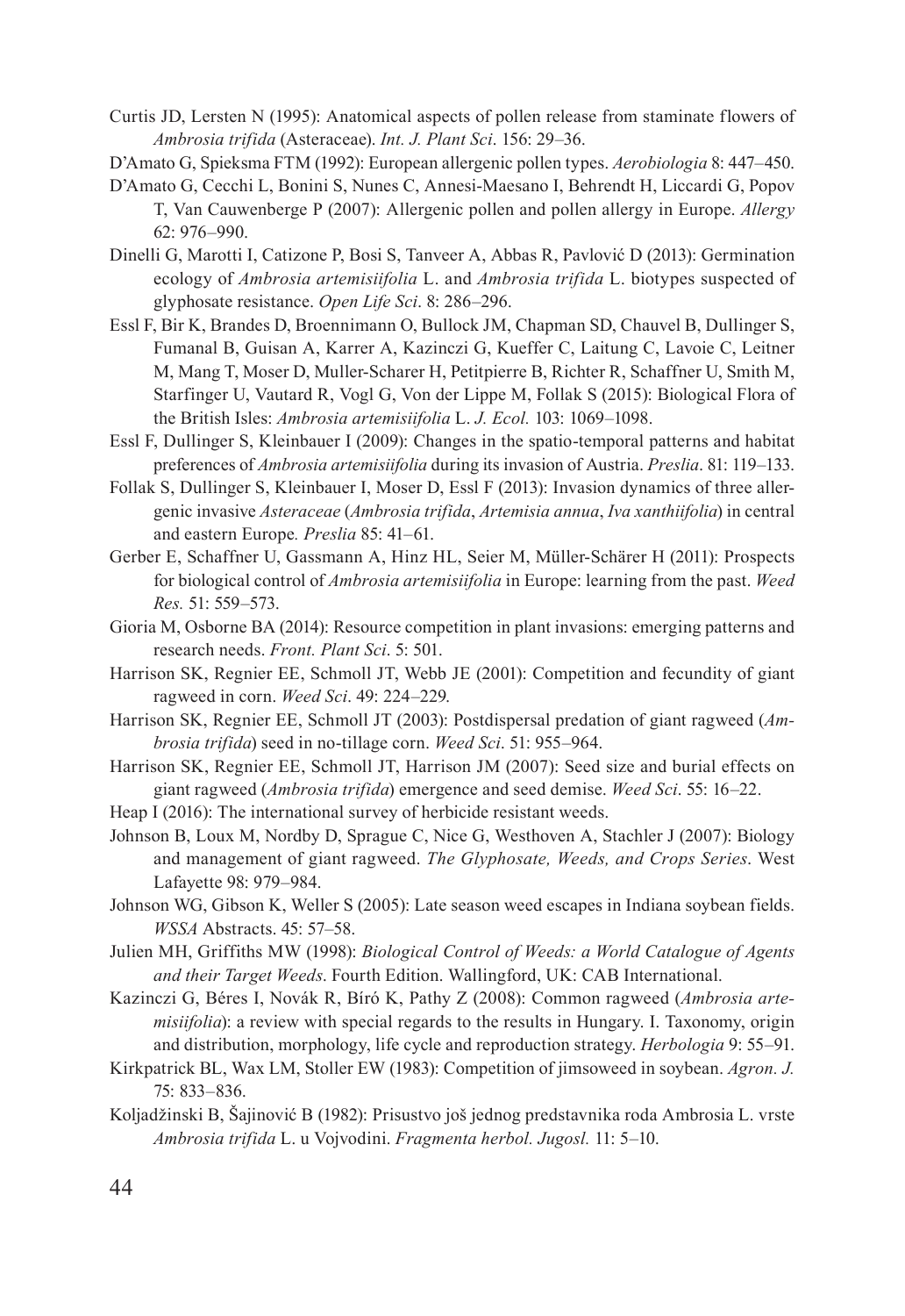- Kong CH (2010): Ecological pest management and control by using allelopathic weeds (*Ageratum conyzoides*, *Ambrosia trifida,* and *Lantana camara*) and their allelochemicals in China. *Weed Biol. Manag.* 10: 73–80.
- Kong CH, Wang P, Xu XH (2007): Allelopathic interference of *Ambrosia trifida* with wheat (*Triticum aestivum*). *Agric. Eco. Environ.* 119: 416–420.
- Lawalree A (1947): Les Ambrosia adventices en Europe Occidentale. *Bull. Jard. Bot. Etat Brux*. 18: 305–315.
- Liebman M, Nichols VA (2020): Cropping system redesign for improved weed management: a modeling approach illustrated with giant ragweed (*Ambrosia trifida*). *Agronomy* 10: 262.
- Liu JX, Wang M, Chen BX, Jin P, Li JY, Zeng K (2012): Microsporogenesis, microgametogenesis, and pollen morphology of *Ambrosia artemisiifolia* L. in China. *Plant Syst. Evol*. 298: 43–50.
- Makra L, Juhász M, Béczi R, Borsos EK (2005): The history and impacts of airborne Ambrosia (Asteraceae) pollen in Hungary. *Grana* 44: 57–64.
- Malidža G, Vrbničanin S (2006): Novo nalazište alohtone korovske vrste *Ambrosia trifida* L. na području Vojvodine. *VIII savetovanje o zaštiti bilja*, Zbornik rezimea, 44–45.
- Montagnani C, Gentili R, Smith M, Guarino MF, Citterio S (2017): The worldwide spread, success, and impact of ragweed (Ambrosia spp.). *Crit. Rev. Plant Sci*. 36: 139–178.
- Mora C, Spirandelli D, Franklin EC, Lynham J, Kantar MB, Miles W, Barba EW (2018): Broad threat to humanity from cumulative climate hazards intensified by greenhouse gas emissions. *Nat. Clim. Change*. 8: 1062–1071.
- Page ER, Nurse RE (2015): Cropping systems and the prevalence of giant ragweed (*Ambrosia trifida*): From the 1950's to present. *Field Crops Res*. 184: 104–111.
- Patzoldt WL, Tranel PJ (2002): Molecular analysis of cloransulam resistance in a population of giant ragweed. *Weed Sci*. 50: 299–305.
- Payne WW (1964): A re-evaluation of the genus Ambrosia Compositae. *J. Arnold Arbor.* 45: 401–438.
- Pyšek P, Lambdon PW, Arianoutsou M, Kühn I, Pino J, Winter M (2009): Alien vascular plants of Europe. In: *Handbook of Alien Species in Europe*, 43–61.
- Rasmusson DD, Dexter AG, Warren H (1980): *The use of electricity to control weeds*. Volume 34.
- Rathmann DP, Miller SD (1981): Wild oat (*Avena fatua*) competition in soybean (*Glycine max*). *Weed Sci*. 29: 410–414.
- Royer F, Dickinson R (1999): *Weeds of Canada the Northern United States A guide for identification*. Edmonton: The University of Alberta Press.
- Sarić-Krsmanović M, Umiljendić JG, Radivojević L, Rajković M, Šantrić L, Đurović-Pejčev R (2020): Chemical composition of *Ambrosia trifida* essential oil and phytotoxic effect on other plants. *Chem. Biodivers.* 17: e1900508.
- Savić A, Lazarević J, Vrbničanin S (2019a): Interspecijska i intraspecijska kompeticija vrsta *Ambrosia trifida* i *Ambrosia artemisiifolia*. *Acta herb.* 28: 65–75.
- Savić A, Pavlović D, Božić D, Vrbničanin S (2019b): Negativan uticaj *Ambrosia artemisiifolia*  i *A. trifida* na poljoprivrednu proizvodnju. *Biljni lekar* 47: 317–329.
- Savić A, Mileusnić A, Pavlović D, Božić D, Vrbničanin S (2020a): The influence of *Ambrosia trifida* on vegetative production of *A. artemisiifolia*. *Pesticide and Phytomed.* 35: 105–115.
- Savić A (2020b): *Kompeticija vrsta Ambrosia trifida L. i Ambrosia artemisiifolia L. u prirodnom ekosistemu*. Doktorska disertacija, Univerzitet u Beogradu, Poljoprivredni fakultet.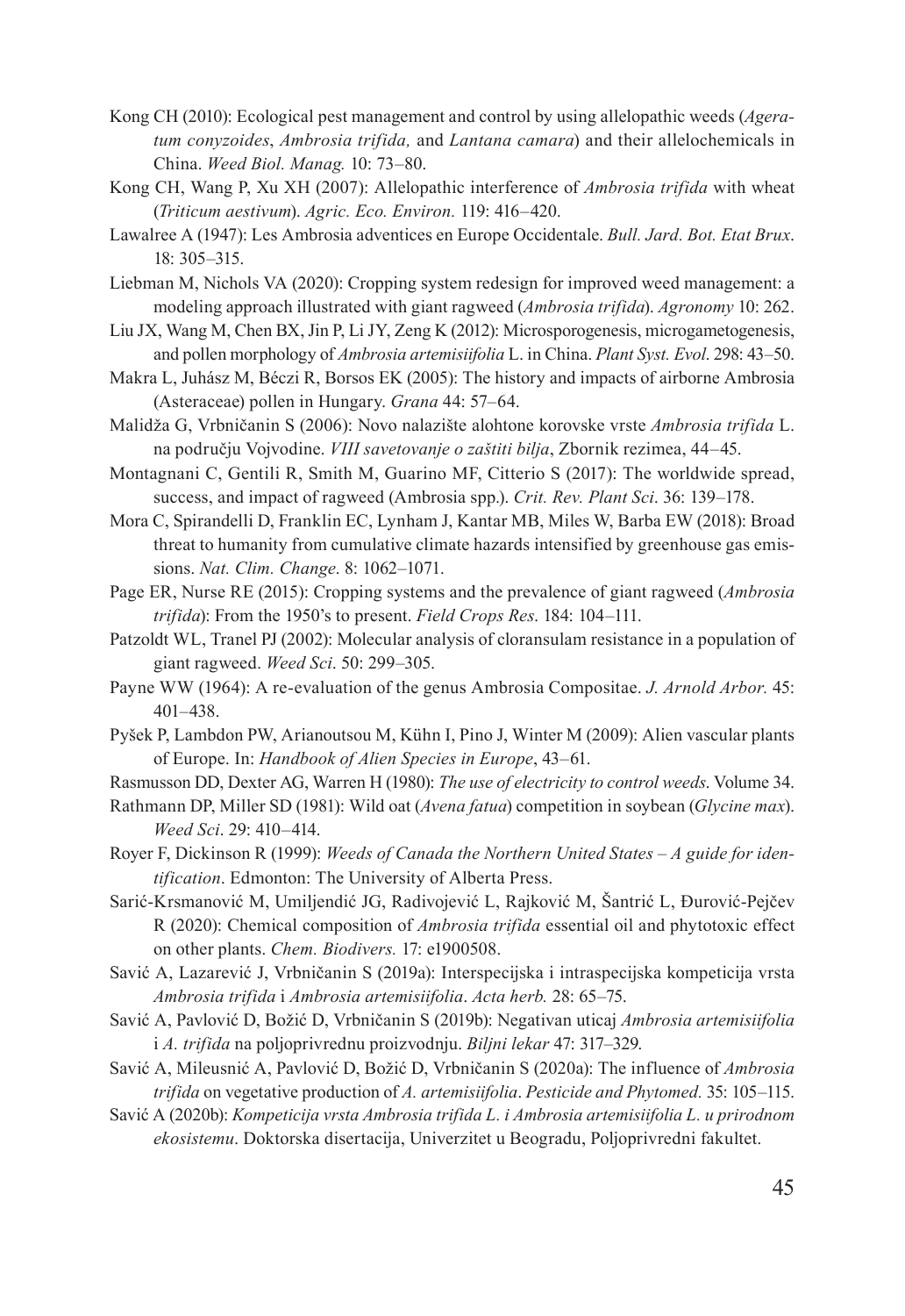- Savić A, Oveisi M, Božić D, Saulić M, Pavlović D, Müller-Schärer H, Vrbničanin S (2021): Competition between *Ambrosia artemisiifolia* and *Ambrosia trifida*: Is there a threat of a stronger competitor? *Weed Res*. 1–9. [https://doi.org/10.1111/wre.12479]
- Schutte BJ, Regnier EE, Harrison SK (2008): The association between seed size seed longevity among maternal families in *Ambrosia trifida* L. populations. *Seed Sci. Res*. 18: 201–211.
- Sheppard AW, Shaw RH, Sforza R (2006): Top 20 environmental weeds for classical biological control in Europe: a review of opportunities, regulations and other barriers to adoption. *Weed Res.* 46: 93–117.
- Smith M, Cecchi L, Skjoth CA, Karrer G, Sikoparija B (2013): Common ragweed: a threat to environmental health in Europe. *Environ. Int*. 61: 115–126.
- Stachler JM (2008): Characterization and management of glyphosate-resistant giant ragweed (*Ambrosia trifida* L.) and horseweed [*Conyza canadensis* (L.) Cronq.]. Ph.D.
- Stoller EW, Wax LM (1974): Dormancy changes fate of some annual weed seeds in the soil. *Weed Sci*. 22: 151–155.
- Strother JL (2006): *Flora of North America, North of Mexico. Magnoliophyta: Asteridae*, part 8: Asteraceae, part 3. Oxford University Press. New York, 10–18.
- Szymura M, Szymura TH, Wolski K, Świerszcz S (2018): Can native grass species outcompete invasive goldenrods? Results of a replacement series experiment. *Weed Res*. 58: 304–317.
- Todaria NP, Singh B, Dhanai CS (2005): Allelopathic effects of trees extract, on germination and seedling growth of field crops. *Allelopathy J.* 15: 285–293.
- Toole EH, Brown E (1946): Final results of the Duvel buried seed experiment. *J. Agricul. Res.* 72: 201–210.
- Vasić O (1990): *Ambrosia trifida* L. (Asteraceae) new adventive plant in Slovenia. *Razpr. Razr. Naravosl*. Vede/SAZU, 31: 391–396.
- Vilà M, Espinar JL, Hejda M, Hulme PE, Jarošík V, Maron JL, Pergl J, Schaffner U, Sun Y, Pyšek P (2011): Ecological impacts of invasive alien plants: a meta-analysis of their effects on species, communities and ecosystems. *Ecol. Lett*. 14: 702–708.
- Vincent G, Lauzer D, Cappadocia M (1988): Characterization of reciprocal hybrids of common ragweed, *Ambrosia artemisiifolia*, and giant ragweed, *A. trifida*. *Weed Sci.* 36: 574–576.
- Vink JP, Soltani N, Robinson DE, Tardif FJ, Lawton MB, Sikkema PH (2012): Glyphosate-resistant giant ragweed (*Ambrosia trifida* L.) control with preplant herbicides in soybean [*Glycine max* (L.) Merr.]. *Can. J. Plant Sci.* 92: 913–922.
- Vrbničanin S, Gavrić M, Malidža G (2015): Kriterijumi, metode i rezultati kartiranja alohtonih invazivnih korova na području Srbije. U: Vrbničanin, S. (Ed.), *Invazivni korovi: invazivni procesi, ekološko-genetički potencijal, unošenje, predviđanje, rizici, širenje, štete i kartiranje*, Beograd: Herbološko društvo Srbije, 233–316.
- Vrbničanin S, Malidža G, Božić D, Rajković M, Pavlović D, Sarić M, Elezović I (2012): Kompetitivni odnosi između suncokreta (*Helianthus annuus* L.) i ambrozije trolisne (*Ambrosia trifida* L.). *XIV Simpozijum o zaštiti bilja i IX Kongres o korovima*. Zbornik rezimea radova, Zlatibor, 128–129.
- Wagner WH (1958): The hybrid ragweed *Ambrosia artemisiifolia trifida*. *Rhodora* 60: 309–316.
- Wang Wei, Zhu Xin Ru, Liu Wei Zhi (1998): Influence of ragweed (*Ambrosia trifida*) on plant parasitic nematodes. *J. Chem. Ecol*. 24: 1707–1714.
- Wang P, Liang WJ, Kong CH, Jiang Y (2005): Allelopathic potential of volatile allelochemicals of *Ambrosia trifida* L. on other plants. *Allelopathy J.* 15: 131–136.